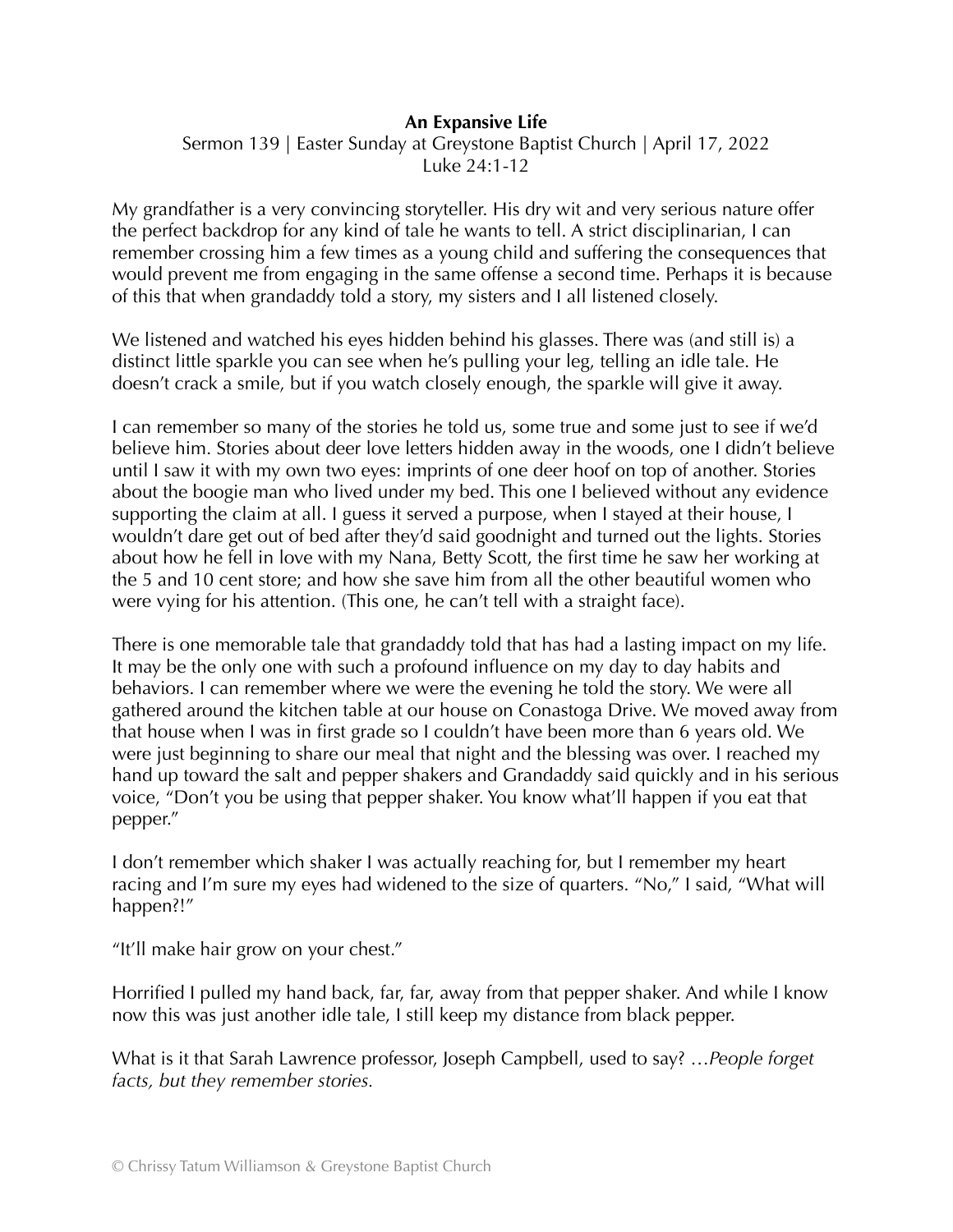Some would even say that stories are the most powerful shapers of our human experience. They shape the ways that we see the world. They provide a framework within which we can make sense of our experiences. They provide meaning and they help us find our place, our role in this world. Christians share a set of sacred stories, bound up in this book we call the *Bible.* We turn to it time and time again to search for wisdom, guidance, and meaning. And we can always find those things there, within the stories of our faith.

Jesus was a storyteller, and he situated his life within the greater story that God was telling through the people of Israel. He would often quote those stories, the scriptures written by the prophets to give his life and mission context and meaning. From the reading of Isaiah scroll in Luke chapter 4 Jesus places himself firmly within the storied tradition of the Hebrew prophets; and as *his* story unfolds, Jesus continues to weave together his ministry with the prophetic expectations of the Messiah, healing the sick, feeding the hungry, and liberating the oppressed. Jesus is the Savior of the World, the one about whom the stories are told, the one who – with his life – is writing the story of God incarnate, the one who foreshadows his own story saying, whoever wants to find his life must lose it… and then he spells it out for the disciples describing the horrible events that would unfold before the cross. But he also tells them that the cross wouldn't be the end of the story, that on the third day, he would rise.<sup>1</sup> But the disciples could not understand[.](#page-1-0) Was Jesus telling them an idle tale?

<span id="page-1-1"></span>Like sisters struggling to discern the look on grandfather's face as he tells a story that seems just outside the realm of possibility, the disciples are only certain about their uncertainty.

After witnessing the brutality of the cross, surely the possibility of this tale being true had entered their minds. At least as a distant hope. The women rose early in the morning and carried their burial spices to the tomb. The others stayed back – idle – probably worried, confused, and still in shock. Though the women were the first to the tomb, they did arrive there prepared to anoint a lifeless body. It seems they are all still trying to sort things out, standing in a liminal space between hope and reality.

When they arrive, though, they are greeted by two men in "dazzling apparel," that's Luke's way of letting us know these are angelic figures, a narrative clue that God is up to something here. And the words that come out of their mouths are simply this: *Why do you seek the living among the dead? Remember how he told you this would happen, Remember how he told you he would be handed over, he would be crucified, and on the third day he would rise? Remember!* 

And the story, as Luke tells it says: *They remembered.*

The famous preaching professor, Fred Craddock, says that this "remembering" marks a turning point in Luke's Gospel, as it becomes the formula for a new community of believers. "…Remembering is often the activating of the power of recognition." It is in the remembering that the women leap into action, leaving behind their burial spices and

<span id="page-1-0"></span>[<sup>1</sup>](#page-1-1) Luke 18:31-34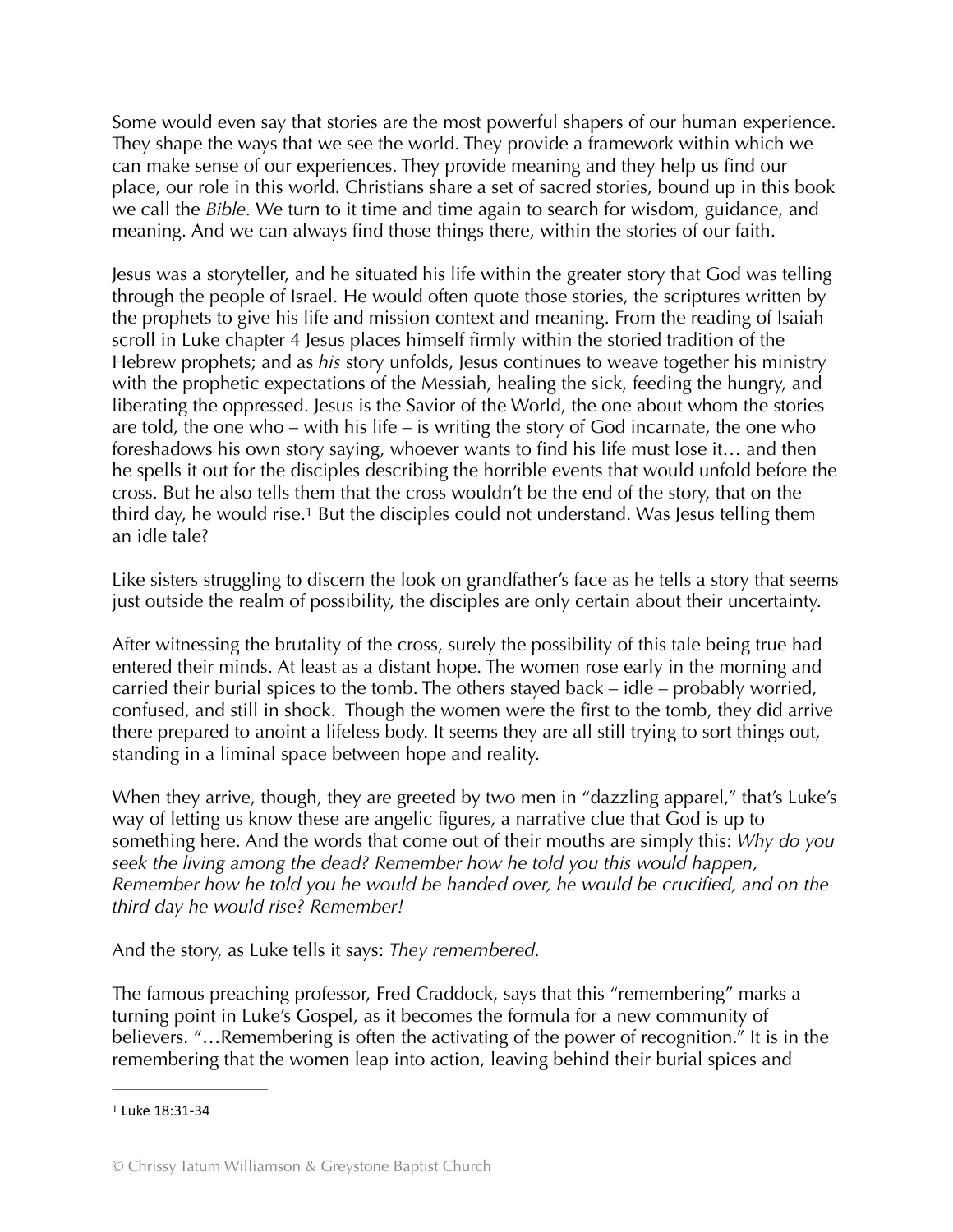running back to tell the others the good news. Remembering is what changes the story from idle tale to expanding narrative. Remembering is the key to connecting the promises made by ancient prophets to the living hope embodied by the resurrected Christ.

*Remember what he told you*…

Of course the resurrection of the disciples wasn't quick, easy, or even straightforward. Sure, the women remembered as soon as they met the figures dressed in dazzling clothes; but when they returned to tell the others, they were met with skepticism and doubt. In fact, the apostles believed their words to be an idle tale.

They just needed to see it for themselves.

And they would, the next day on the road to Emmaus, or rather we should say they would recognize Jesus not on the road, but as he gathered them in to share a meal. It wasn't until he broke the bread, as he had done at the Passover, when they recognized him and remembered. In their remembering they began to come alive again, saying aloud that ancient Easter proclamation: *Christ is risen, indeed!* As they remembered the meaning and purpose and calling that they had claimed just a week before – before the cross had stolen their courage – all of that came rushing back as the disciples, once again, were enlivened and animated with the Good News, the story of God's love unfolding in the resurrection of Jesus. They just needed to remember so that they could once again *see* and *become* the body of Christ in this world.

No, the story the women told was not an idle tale, it was not a joke or a mean prank. It was the truth! Christ is risen! Christ is risen, indeed! Alleluia!

But the story didn't end there. No, and it still isn't over.

The truth, the Easter proclamation, the reality of the resurrection is still the same. Christ is risen. Christ is alive. Christ is alive in you and in me, in the church which is called the body of Christ – we are all invited to come, to see, to remember that the tomb is empty, that death is impermanent, and that resurrection *is* not only possible but is *happening* now. It is no idle tale, you don't have to look for the sparkle in the eye giving way to the trick. There is no trick because this story is real, despite all evidence to the contrary. Christ is alive and we are all invited to remember.

Now, sometimes, especially on days like this one, the theological ideas presented can seem a little out of touch, a little inapplicable to our everyday lives. Yes, there are a lot of fancy words written down in serious books on the matter of resurrection. But it really is as simple as the words of the disciples: *The Lord has risen, indeed.* Meaning, though the future may look grim, though the past or present may be filled with struggle, grief, and loss, though the relationship feels a little rocky, though the challenges may seem insurmountable… in Christ, death is not the final word.

Meaning, there is always hope and there is always the possibility of resurrection.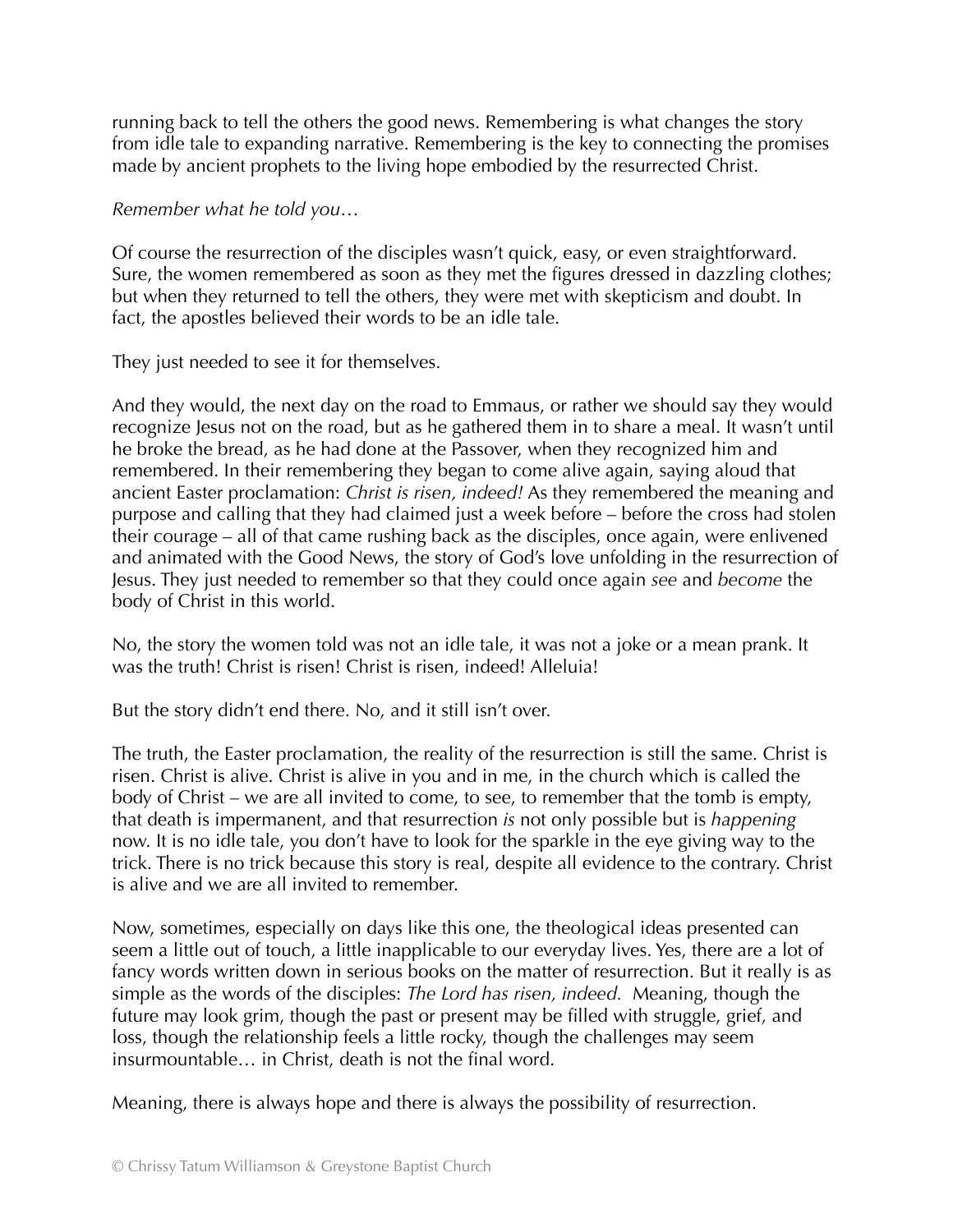There is always a bridge that can be built, there is always grace to mend the broken, there is always a new sprout pushing through the dry ground.

Two years ago we hoped that Easter would bring an end to the pandemic which was just five weeks old. Pastors and community leaders gathered making hopeful plans for inperson, indoors celebrations of resurrection – not only of Jesus, but of a life that we called "normal". No one could know what the journey would hold, but we all hoped it would be over by Easter.

Though we couldn't gather for that Easter, we held our services online and we worshipped in different ways, trying our best to hold onto hope and to look for signs of life in a world that more closely resembled the dark and closed tomb. Then last Easter, 13 months into the pandemic, with a little more hope in the air we gathered outdoors and did what we could to remember our Easter traditions. The flowering cross, the Lord's Supper and a bold refrain of *Alleluias* poured from our lips as we remembered the story and the promise that death would not have the final word.

Now today, the third Easter since everything in our world changed, we gather again – still not quite like it used to be – but with persistent signs of hope and resurrection. Maybe we're in that familiar pew or holding onto our favorite hymnal. Maybe the traditional white paraments and brass communion sets help us remember the hope, the healing, and the renewal that *this* body of Christ has been for us. Yes, today we recognize that everything has changed, that the story didn't unfold quite the way we imagined it would but we also stand firm with the women, looking at the tomb and holding onto our burial spices which (for us) take the form of the hopes and dreams we had for a future that will never arrive. But still we stand, remembering the words of Jesus and the promise of resurrection – New Life – not just a copy of what used to be.

Though this Easter isn't exactly how any of us would have imagined, we still have worries about a virus, about our economy, about supply chain, and about wars taking place abroad; we can see a glimpse of resurrection if we look closely enough and if we could just remember….

Remember the joy of a men's breakfast and theology pub conversation. Remember the laughter from the children gathered in for Sunday school. Remember the warmth of a sanctuary filled with smiles and alleluia bells. Remember the comfort of notes played on an organ or piano. Remember the handshake, fist bump, or hug. Remember the prayer with a phrase that was just what we needed to hear. Remember the way scripture speaks when it is read to the gathered church. Remember the miracle of grace poured out at the Lord's table.

Remember these and so many other pieces of the story – the body of Christ, raised from the tomb.

Remember the words that Jesus spoke.